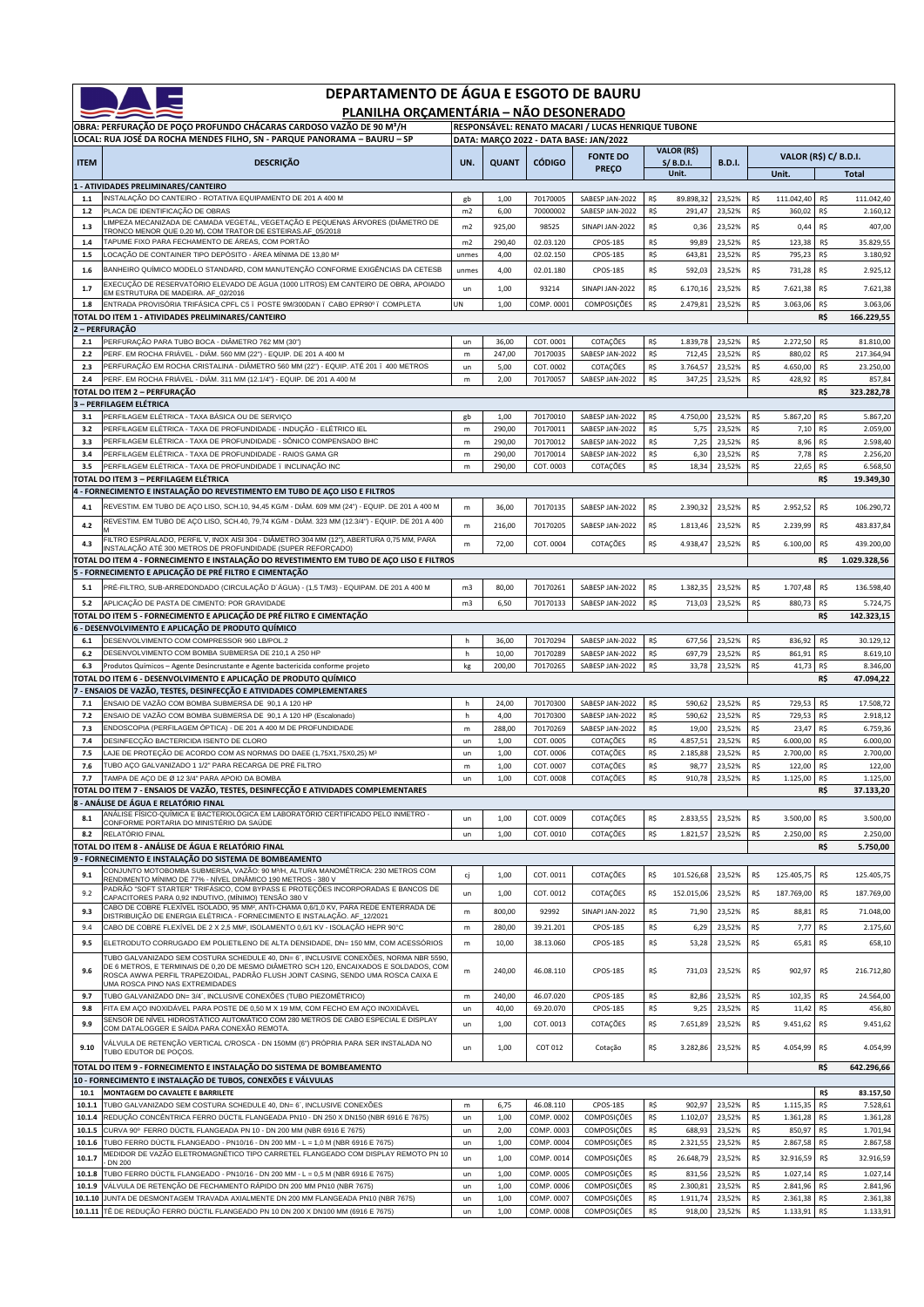| <b>ITEM</b>      | <b>DESCRIÇÃO</b>                                                                                                                                                                                                                                                                                                                                                                                                                                                                                                                                           | UN.                     | <b>QUANT</b>     | <b>CÓDIGO</b>  | <b>FONTE DO</b>                    | VALOR (R\$)<br>$S/$ B.D.I. | <b>B.D.I.</b>    |                  |                  |            | <b>VALOR (R\$) C/ B.D.I.</b> |  |
|------------------|------------------------------------------------------------------------------------------------------------------------------------------------------------------------------------------------------------------------------------------------------------------------------------------------------------------------------------------------------------------------------------------------------------------------------------------------------------------------------------------------------------------------------------------------------------|-------------------------|------------------|----------------|------------------------------------|----------------------------|------------------|------------------|------------------|------------|------------------------------|--|
| 10.1.12          | TÊ FERRO DÚCTIL FLANGEADO PN 10 DN 100 MM (6916 E 7675)                                                                                                                                                                                                                                                                                                                                                                                                                                                                                                    |                         |                  | COMP. 0009     | <b>PRECO</b><br><b>COMPOSIÇÕES</b> | Unit.<br>R\$               | 23,52%           | Unit.<br>R\$     |                  | R\$        | <b>Total</b><br>1.312,58     |  |
| 10.1.13          | VÁLVULA DE GAVETA TIPO EURO 23, CUNHO DE BORRACHA, CABEÇOTE, CORPO CURTO FLANGEADA                                                                                                                                                                                                                                                                                                                                                                                                                                                                         | un<br>un                | 2,00<br>1,00     | COMP. 0010     | COMPOSIÇÕES                        | 531,32<br>R\$<br>618,94    | 23,52%           | R\$              | 656,29<br>764,51 | R\$        | 764,51                       |  |
| 10.1.14          | PN 10/16 - DN 100 MM (NBR 7675 E NBR 14.968)<br>VÁLVULA DE ALÍVIO/SUSTENTADORA DN 100 MM FLANGEADA PN10 (NBR 7675)                                                                                                                                                                                                                                                                                                                                                                                                                                         | un                      | 1,00             | COMP. 0028     | COMPOSIÇÕES                        | R\$<br>5.792,00            | 23,52%           | R\$<br>7.154,28  |                  | R\$        | 7.154,28                     |  |
| 10.1.15          | VÁLVULA DE GAVETA TIPO EURO 23, CUNHO DE BORRACHA, CABEÇOTE, CORPO CURTO FLANGEADA<br>PN 10/16 - DN 200 MM (NBR 7675 E NBR 14.968)                                                                                                                                                                                                                                                                                                                                                                                                                         | un                      | 1,00             | COMP. 0011     | COMPOSIÇÕES                        | R\$<br>1.877,08            | 23,52%           | R\$<br>2.318,57  |                  | R\$        | 2.318,57                     |  |
| 10.1.16          | TUBO FERRO DÚCTIL PONTA E FLANGE PN 10 DN 200 MM L = 2,80 M (NBR 6916 E 7675)<br>ACESSÓRIOS PARA FLANGE DN=100 PN10 AÇO GALV D=5/8" X L=2 3/4" 8 CJ (PARAFUSO, PORCA E                                                                                                                                                                                                                                                                                                                                                                                     | un                      | 1,00             | COMP. 0013     | COMPOSIÇÕES                        | R\$<br>2.961,53            | 23,52%           | R\$              | 3.658,08         | R\$        | 3.658,08                     |  |
| 10.1.17          | ARRUELA) NORMA 0100-400-E027 FL3/3                                                                                                                                                                                                                                                                                                                                                                                                                                                                                                                         | un                      | 4,00             | HM01292        | SABESP JAN-2022                    | R\$<br>295,68              | 23,52%           | R\$              | 365,22           | R\$        | 1.460,88                     |  |
| 10.1.18          | ACESSÓRIOS PARA FLANGE DN=150 PN10 AÇO GALV D=3/4" X L=2 3/4" 8 CJ (PARAFUSO, PORCA E<br>ARRUELA) NORMA 0100-400-E027 FL3/3                                                                                                                                                                                                                                                                                                                                                                                                                                | un                      | 5,00             | HM01293        | SABESP JAN-2022                    | R\$<br>483,36              | 23,52%           | R\$              | 597,05           | R\$        | 2.985,25                     |  |
| 10.1.19          | ACESSÓRIOS PARA FLANGE DN=250 PN10 AÇO GALV D=3/4" X L=3 1/2" 12 CJ (PARAFUSO, PORCA E<br>ARRUELA) NORMA 0100-400-E027 FL3/3                                                                                                                                                                                                                                                                                                                                                                                                                               | un                      | 10,00            | HM01295        | SABESP JAN-2022                    | R\$<br>725,04              | 23,52%           | R\$              | 895,57           | R\$        | 8.955,70                     |  |
| 10.1.20<br>10.2  | ANCORAGEM EM CONCRETO PARA CURVA 90 GRAUS E TÊ, DIÂMETRO 250 MM<br>VÁLVULAS E CONEXÕES DE INTERLIGAÇÃO NA ADUTORA EXISTENTE                                                                                                                                                                                                                                                                                                                                                                                                                                | un                      | 2,00             | 70070117       | SABESP JAN-2022                    | R\$<br>326,77              | 23,52%           | R\$              | 403,63           | R\$<br>R\$ | 807,26<br>27.598,57          |  |
| 10.2.1           | COMPOSIÇÃO REPRESENTATIVA) POÇO DE VISITA CIRCULAR PARA ESGOTO, EM CONCRETO PRÉ-<br>MOLDADO, DIÂMETRO INTERNO = 1,0 M, PROFUNDIDADE ATÉ 1,50 M, INCLUINDO TAMPÃO DE FERRO<br>FUNDIDO. DIÂMETRO DE 60 CM. AF 04/2018                                                                                                                                                                                                                                                                                                                                        | un                      | 2,00             | 98420          | SINAPI JAN-2022                    | R\$<br>1.814,68            | 23,52%           | R\$              | 2.241,49         | R\$        | 4.482,98                     |  |
| 10.2.2           | CURVA 90° COM BOLSAS JE2GS FERRO FUNDIDO DN=200 MM                                                                                                                                                                                                                                                                                                                                                                                                                                                                                                         | un                      | 1,00             | COMP. 0012     | COMPOSIÇÕES                        | R\$<br>619.37              | 23,52%           | R\$              | 765,05           | R\$        | 765,05                       |  |
| 10.2.3           | VENTOSA TRÍPLICE FUNÇÃO C/FLANGES PN10/16/25 FERRO FUNDIDO DN=50MM PINTURA EPÓXI NTS<br>22 AGUA                                                                                                                                                                                                                                                                                                                                                                                                                                                            | un                      | 2,00             | HM04217        | SABESP JAN-2022                    | R\$<br>1.032,00            | 23,52%           | R\$<br>1.274,73  |                  | R\$        | 2.549,46                     |  |
| 10.2.4           | TÊ COM BOLSAS E FLANGE PN10 FERRO FUNDIDO DN=200X50 MM<br>/ÁLVULA GAVETA C/FLANGES PN10/16 FERRO FUNDIDO DN=50 MM (11,00 KG), ACION. CABEÇOTE,                                                                                                                                                                                                                                                                                                                                                                                                             | un                      | 2,00             | COMP. 0026     | COMPOSIÇÕES                        | R\$<br>936,22              | 23,52%           | R\$              | 1.156,42         | R\$        | 2.312,84                     |  |
| 10.2.5           | CUNHA DE BORRACHA, MÉTRICA CHATA, PINTURA EPÓXI EM PÓ NBR 14968 ÁGUA/ESGOTO                                                                                                                                                                                                                                                                                                                                                                                                                                                                                | un                      | 2,00             | COMP. 0027     | COMPOSIÇÕES                        | R\$<br>524,68              | 23,52%           | R\$              | 648,08           | R\$        | 1.296,16                     |  |
| 10.2.6           | ACESSÓRIOS PARA FLANGE DN=50 PN10 AÇO GALV D=5/8" X L=2 3/4" 4 CJ (PARAFUSO, PORCA E<br>ARRUELA) NORMA 0100-400-E027 FL3/3                                                                                                                                                                                                                                                                                                                                                                                                                                 | un                      | 4,00             | HM01300        | SABESP JAN-2022                    | R\$<br>147,84              | 23,52%           | R\$              | 182,61           | R\$        | 730,44                       |  |
| 10.2.7           | ANCORAGEM EM CONCRETO PARA CURVA 90 GRAUS E TÊ, DIÂMETRO 200 MM<br>TUBO PONTA E BOLSA JGS FERRO FUNDIDO DN=200MM, INCLUINDO PESQUISAS DE                                                                                                                                                                                                                                                                                                                                                                                                                   | un                      | 3,00             | 70070116       | SABESP JAN-2022                    | R\$<br>230,23              | 23,52%           | R\$              | 284,38           | R\$        | 853,14                       |  |
| 10.2.8           | INTERFERÊNCIA, LOCAÇÃO, ESCAVAÇÃO E REATERRO, PREPARAÇÃO DE FUNDO, FORNECIMENTO,<br>TRANSPORTE, NIVELAMENTO E ASSENTAMENTO DE TUBOS E CONEXÕES EM LOCAIS COM BAIXO<br>INDICE DE INTERFERÊNCIAS                                                                                                                                                                                                                                                                                                                                                             | m                       | 25,00            | COMP. 0025     | COMPOSIÇÕES                        | R\$<br>473,07              | 23,52%           | R\$              | 584,34           | R\$        | 14.608,50                    |  |
|                  | TOTAL DO ITEM 10 - FORNECIMENTO E INSTALAÇÃO DE TUBOS, CONEXÕES E VÁLVULAS<br>11 - ELEMENTOS DE ESTRUTURA, ALVENARIA E URBANIZAÇÃO                                                                                                                                                                                                                                                                                                                                                                                                                         |                         |                  |                |                                    |                            |                  |                  |                  | R\$        | 110.756,07                   |  |
| 11.1             | EXECUÇÃO DE ABRIGOS DE ENERGIA. CAIXA DE VÁLVULAS E LAJE CIRCULAR                                                                                                                                                                                                                                                                                                                                                                                                                                                                                          |                         |                  |                |                                    |                            |                  |                  |                  |            | R\$ 27.155,71                |  |
| 11.1.1           | ABRIGO PARA QUADRO DE COMANDO EM ALVENARIA DE BLOCO DE CONCRETO 14X19X39<br>DIMENSÕES 3,00 X 1,00 M <sup>2</sup> , LAJE DE COBERTURA EM CONCRETO ARMADO COM 0,45 M DE BEIRAL E<br>CALÇADA CONFORME PROJETO<br>ABRIGO PARA ENTRADA DE ENERGIA EM ALVENARIA DE BLOCO DE CONCRETO 14X19X39.                                                                                                                                                                                                                                                                   | un                      | 1.00             | COMP. 0015     | COMPOSIÇÕES                        | R\$<br>8.724,94            | 23,52%           | 10.777,05<br>R\$ |                  | R\$        | 10.777,05                    |  |
| 11.1.2           | DIMENSÕES 2,00 X 0,60 M <sup>2</sup> , LAJE DE COBERTURA EM CONCRETO ARMADO COM 0,45 M DE BEIRAL E<br>CALÇADA CONFORME PROJETO<br>EXECUÇÃO DE CAIXA DE VÁLVULAS EM ALVENARIA DE BLOCO DE CONCRETO 19X19X39 . 4,00M X                                                                                                                                                                                                                                                                                                                                       | un                      | 1.00             | COMP. 0016     | COMPOSIÇÕES                        | R\$<br>4.859,44            | 23,52%           | R\$              | 6.002,38         | R\$        | 6.002,38                     |  |
| 11.1.3           | 2,00M X 2,00M EM ALVENARIA DE BLOCOS DE CONCRETO COM ARMAÇÃO E GROUT, INCLUSOS<br>REBOCO INTERNO E EXTERNO, PISO DE CONCRETO COM 10CM DE ALTURA, ESCAVAÇÃO E<br>REATERRO MANUAL COMPACTADO COM SOQUETE                                                                                                                                                                                                                                                                                                                                                     | un                      | 1,00             | COMP. 0022     | COMPOSIÇÕES                        | R\$<br>5.311,40            | 23,52%           | R\$              | 6.560,64         | R\$        | 6.560,64                     |  |
| 11.1.4           | ESCAVAÇÃO MECANIZADA DE VALA COM PROFUNDIDADE MAIOR QUE 1,5 M ATÉ 3,0 M (MÉDIA<br>MONTANTE E JUSANTE/UMA COMPOSIÇÃO POR TRECHO), RETROESCAV (0,26 M3), LARGURA DE 0,8<br>M A 1,5 M, EM SOLO DE 1A CATEGORIA, LOCAIS COM BAIXO NÍVEL DE INTERFERÊNCIA. AF_02/2021<br>REATERRO MECANIZADO DE VALA COM RETROESCAVADEIRA (CAPACIDADE DA CAÇAMBA DA                                                                                                                                                                                                             | m <sub>3</sub>          | 66,00            | 90108          | SINAPI JAN-2022                    | R\$<br>6,02                | 23,52%           | R\$              | 7,44             | R\$        | 491,04                       |  |
| 11.1.5           | RETRO: 0,26 Mª / POTÊNCIA: 88 HP), LARGURA DE 0,8 A 1,5 M, PROFUNDIDADE DE 1,5 A 3,0 M, COM<br>SOLO (SEM SUBSTITUIÇÃO) DE 1ª CATEGORIA EM LOCAIS COM BAIXO NÍVEL DE INTERFERÊNCIA.<br>AF 04/2016                                                                                                                                                                                                                                                                                                                                                           | m <sub>3</sub>          | 57,75            | 93381          | SINAPI JAN-2022                    | R\$<br>9,91                | 23,52%           | R\$              | 12,24            | R\$        | 706,86                       |  |
| 11.1.6           | REATERRO MANUAL APILOADO COM SOQUETE. AF_10/2017                                                                                                                                                                                                                                                                                                                                                                                                                                                                                                           | m3                      | 8,25             | 96995          | SINAPI JAN-2022                    | R\$<br>56,12               | 23,52%           | R\$              | 69,32            | R\$        | 571,89                       |  |
| 11.1.7<br>11.2   | LAJE CIRCULAR EM CONCRETO ARMADO FCK 20MPA Ø6,00M, ARMADURA EM TELA SOLDADA Q-92<br>FECHAMENTO E URBANIZAÇÃO                                                                                                                                                                                                                                                                                                                                                                                                                                               | un                      | 1,00             | COMP. 0024     | COMPOSIÇÕES                        | R\$<br>1.656,29            | 23,52%           | R\$              | 2.045,85         | R\$        | 2.045,85                     |  |
| 11.2.1           | STACA BROCA DE CONCRETO, DIÂMETRO DE 20CM, ESCAVAÇÃO MANUAL COM TRADO CONCHA,                                                                                                                                                                                                                                                                                                                                                                                                                                                                              | m                       | 86,00            | 101173         | SINAPI JAN-2022                    | R\$<br>58,45               | 23,52%           | R\$              | 72,20            | R\$        | R\$ 184.505,97<br>6.209,20   |  |
| 11.2.2           | COM ARMADURA DE ARRANQUE. AF_05/2020<br>EXECUÇÃO DE VIGA BALDRAME DIMENSÕES 29 X 30 CM, EM CONCRETO MOLDADO IN LOCO, 30 MPA                                                                                                                                                                                                                                                                                                                                                                                                                                | m                       | 100,00           | COMP. 0017     | COMPOSIÇÕES                        | R\$<br>213,19              | 23,52%           | R\$              | 263,33           | R\$        | 26.333,00                    |  |
| 11.2.3           | COM ARMAÇÃO<br>ALVENARIA DE VEDAÇÃO DE BLOCOS VAZADOS DE CONCRETO DE 19X19X39 CM (ESPESSURA 19                                                                                                                                                                                                                                                                                                                                                                                                                                                             | m2                      | 155,00           | 103320         | SINAPI JAN-2022                    | R\$<br>99,01               | 23,52%           | R\$              | 122,30           | R\$        | 18.956,50                    |  |
| 11.2.4           | CM) E ARGAMASSA DE ASSENTAMENTO COM PREPARO EM BETONEIRA. AF_12/2021<br>EXECUÇÃO DE PILARES DIMENSÕES 20 X 20 CM, EM CONCRETO MOLDADO IN LOCO, 25 MPA, COM                                                                                                                                                                                                                                                                                                                                                                                                 | m                       | 135,00           | COMP. 0018     | COMPOSIÇÕES                        | R\$<br>194,41              | 23,52%           | R\$              | 240,14           | R\$        | 32.418,90                    |  |
| 11.2.5           | ARMAÇÃO<br>VERGAS, CONTRAVERGAS E PILARETES DE CONCRETO ARMADO                                                                                                                                                                                                                                                                                                                                                                                                                                                                                             | m3                      | 4,69             | 14.20.010      | CPOS-185                           | R\$<br>1.634,91            | 23,52%           | R\$              | 2.019,44         | R\$        | 9.468,35                     |  |
| 11.2.6           | CHAPISCO APLICADO EM ALVENARIA (SEM PRESENÇA DE VÃOS) E ESTRUTURAS DE CONCRETO DE<br>FACHADA, COM COLHER DE PEDREIRO. ARGAMASSA TRAÇO 1:3 COM PREPARO EM BETONEIRA<br>400L. AF_06/2014                                                                                                                                                                                                                                                                                                                                                                     | m2                      | 492,50           | 87894          | SINAPI JAN-2022                    | R\$<br>6,43                | 23,52%           | R\$              | 7,94             | R\$        | 3.910,45                     |  |
| 11.2.7           | EMBOCO OU MASSA ÚNICA EM ARGAMASSA TRACO 1:2:8, PREPARO MECÂNICO COM BETONEIRA 400<br>L, APLICADA MANUALMENTE EM PANOS CEGOS DE FACHADA (SEM PRESENÇA DE VÃOS),<br>ESPESSURA DE 25 MM. AF_06/2014                                                                                                                                                                                                                                                                                                                                                          | m2                      | 492,50           | 87792          | SINAPI JAN-2022                    | R\$<br>35,43               | 23,52%           | R\$              | 43,76            | R\$        | 21.551,80                    |  |
| 11.2.8           | APLICAÇÃO DE FUNDO SELADOR ACRÍLICO EM PAREDES, UMA DEMÃO. AF_06/2014<br>APLICAÇÃO MANUAL DE PINTURA COM TINTA LÁTEX ACRÍLICA EM PAREDES, DUAS DEMÃOS.                                                                                                                                                                                                                                                                                                                                                                                                     | m2                      | 492,50           | 88485          | SINAPI JAN-2022                    | R\$<br>3,13                | 23,52%           | R\$              | 3,87             | R\$        | 1.905.98                     |  |
| 11.2.9           | AF 06/2014<br>ELEMENTOS METÁLICOS PARA FECHAMENTO DA ÁREA (2,00 X 1,50) M2, ESTRUTURA EM TUBO                                                                                                                                                                                                                                                                                                                                                                                                                                                              | m2                      | 492,50           | 88489          | SINAPI JAN-2022                    | R\$<br>15,71               | 23,52%           | R\$              | 19,40            | R\$        | 9.554,50                     |  |
| 11.2.10          | RETANGULAR 60 X 40 X 3 MM (4,48 KG/M) EM ACO CARBONO ASTM A-36, BORDAS INTERNAS COM<br>CANTONEIRA 1.1/4" X 1/8" (1,50 KG/M) E BARRA CHATA 3/4+X 1/8+EM AÇO CARBONO ASTM A-36,<br>FECHAMENTO EM TELA ARTÍSTICA ONDULADA MALHA 5/8", ARAME GALVANIZADO 10 BWG (3,40MM) ·<br>FORNECIMENTO, MONTAGEM, INSTALAÇÃO E PINTURA COM ZARCÃO E DUAS DEMÃOS DE ESMALTE<br>SINTETICO ACETINADO.                                                                                                                                                                         | un                      | 17,00            | COMP. 0019     | COMPOSIÇÕES                        | R\$<br>1.753,73            | 23,52%           | R\$              | 2.166,21         | R\$        | 36.825,57                    |  |
| 11.2.11          | CONCERTINA, BARREIRA DE PROTEÇÃO PERIMETRAL EM AÇO INOXIDÁVEL AISI 430, DUPLA, 450mm                                                                                                                                                                                                                                                                                                                                                                                                                                                                       | m                       | 124,00           | 34.05.170      | CPOS-185                           | R\$<br>35,50               | 23,52%           | R\$              | 43,85            | R\$        | 5.437,40                     |  |
|                  | PORTÃO EM ACO COM 2 FOLHAS DE 3,00 X 2,50 M PARA FECHAMENTO DA ÁREA, ESTRUTURA EM<br>TUBO RETANGULAR 60 X 40 X 3 MM (4.48 KG/M) EM ACO CARBONO ASTM A-36, BORDAS INTERNAS EM<br>CANTONEIRA DE ABAS IGUAIS 1.1/4" X 1/8" (1,50 KG/M) E BARRA CHATA 3/4+X 1/8+EM AÇO CARBONO<br>11.2.12 ASTM A-36, FECHAMENTO SUPERIOR EM TELA ARTÍSTICA ONDULADA MALHA 5/8", ARAME<br>GALVANIZADO 10 BWG (3,40MM), E FECHAMENTO INFERIOR EM CHAPA DE ACO 3/16+-<br>FORNECIMENTO, MONTAGEM, INSTALAÇÃO E PINTURA COM ZARCÃO E DUAS DEMÃOS DE ESMALTE<br>SINTETICO ACETINADO. | un                      | 1,00             | COMP. 0021     | <b>COMPOSIÇÕES</b>                 | R\$<br>9.661,85            | 23,52%           | R\$<br>11.934,32 |                  | R\$        | 11.934,32                    |  |
| 11.3             | <b>EXECUÇÃO DE PISO</b><br>ESCAVAÇÃO HORIZONTAL EM SOLO DE 1A CATEGORIA COM TRATOR DE ESTEIRAS (170HP/LÂMINA:                                                                                                                                                                                                                                                                                                                                                                                                                                              |                         |                  |                |                                    |                            |                  |                  |                  |            | R\$ 119.223,82               |  |
| 11.3.1           | 5,20M3). AF_07/2020<br>EXECUÇÃO E COMPACTAÇÃO DE ATERRO COM SOLO PREDOMINANTEMENTE ARENOSO -                                                                                                                                                                                                                                                                                                                                                                                                                                                               | m <sub>3</sub>          | 81,97            | 101116         | SINAPI JAN-2022                    | R\$<br>1,97                | 23,52%           | R\$              | 2,43             | R\$        | 199,19                       |  |
| 11.3.2           | EXCLUSIVE SOLO, ESCAVAÇÃO, CARGA E TRANSPORTE. AF_11/2019<br>TRANSPORTE COM CAMINHÃO BASCULANTE DE 18 Mª, EM VIA URBANA PAVIMENTADA, DMT ATÉ 30                                                                                                                                                                                                                                                                                                                                                                                                            | m <sub>3</sub>          | 81,97            | 96386          | SINAPI JAN-2022                    | R\$<br>7,52<br>R\$         | 23,52%           | R\$<br>R\$       | 9,29             | R\$<br>R\$ | 761,50                       |  |
| 11.3.3<br>11.3.4 | KM (UNIDADE: M3XKM). AF_07/2020<br>EXECUÇÃO E COMPACTAÇÃO DE BASE E OU SUB BASE PARA PAVIMENTAÇÃO DE BRITA GRADUADA                                                                                                                                                                                                                                                                                                                                                                                                                                        | m3xkm<br>m <sub>3</sub> | 1639,42<br>81,97 | 95877<br>96396 | SINAPI JAN-2022<br>SINAPI JAN-2022 | 1,58<br>R\$<br>123,94      | 23,52%<br>23,52% | R\$              | 1,95<br>153,09   | R\$        | 3.196,87<br>12.548,94        |  |
| 11.3.5           | SIMPLES - EXCLUSIVE CARGA E TRANSPORTE. AF_11/2019<br>EXECUÇÃO DE PÁTIO/ESTACIONAMENTO EM PISO INTERTRAVADO, COM BLOCO 16 FACES DE 22 X 11                                                                                                                                                                                                                                                                                                                                                                                                                 | m2                      | 819,70           | 92406          | SINAPI JAN-2022                    | R\$<br>91,69               | 23,52%           | R\$              | 113,26           | R\$        | 92.839,22                    |  |
| 11.3.6           | CM, ESPESSURA 10 CM. AF_12/2015<br>CALHA/CANALETA DE CONCRETO SIMPLES, TIPO MEIA CANA, DIAMETRO DE 20 CM, PARA AGUA                                                                                                                                                                                                                                                                                                                                                                                                                                        | m                       | 24,50            | 13115          | SINAPI JAN-2022                    | R\$<br>17,02               | 23,52%           | R\$              | 21,02            | R\$        | 514,99                       |  |
| 11.3.7           | PLUVIAL<br>GRELHA PRÉ-MOLDADA EM CONCRETO, COM FUROS REDONDOS, 79,5 X 24,5 X 8 CM                                                                                                                                                                                                                                                                                                                                                                                                                                                                          | un                      | 31,00            | 49.06.190      | CPOS-185                           | R\$<br>88,32               | 23,52%           | R\$              | 109,09           | R\$        | 3.381,79                     |  |
| 11.3.8           | CAIXA ENTERRADA ELÉTRICA RETANGULAR, EM ALVENARIA COM BLOCOS DE CONCRETO, FUNDO<br>COM BRITA, DIMENSÕES INTERNAS: 1X1X0,6 M. AF_12/2020                                                                                                                                                                                                                                                                                                                                                                                                                    | un                      | 1,00             | 97894          | SINAPI JAN-2022                    | R\$<br>577,46              | 23,52%           | R\$              | 713,28           | R\$        | 713,28                       |  |
| 11.3.9           | TUBO DE PVC PARA REDE COLETORA DE ESGOTO DE PAREDE MACIÇA, DN 200 MM, JUNTA ELÁSTICA<br>FORNECIMENTO E ASSENTAMENTO. AF_01/2021                                                                                                                                                                                                                                                                                                                                                                                                                            | m                       | 29,00            | 90696          | SINAPI JAN-2022                    | R\$<br>141,48              | 23,52%           | R\$              | 174,76           | R\$        | 5.068,04                     |  |
|                  | TOTAL DO ITEM 11 - ELEMENTOS DE ESTRUTURA, ALVENARIA E URBANIZAÇÃO                                                                                                                                                                                                                                                                                                                                                                                                                                                                                         |                         |                  |                |                                    |                            |                  |                  |                  | R\$        | 330.885,50                   |  |
|                  | 12 - ENTRADA DE ENERGIA E INSTALAÇÕES ELÉTRICAS E ILUMINAÇÃO                                                                                                                                                                                                                                                                                                                                                                                                                                                                                               |                         |                  |                |                                    |                            |                  |                  |                  |            |                              |  |